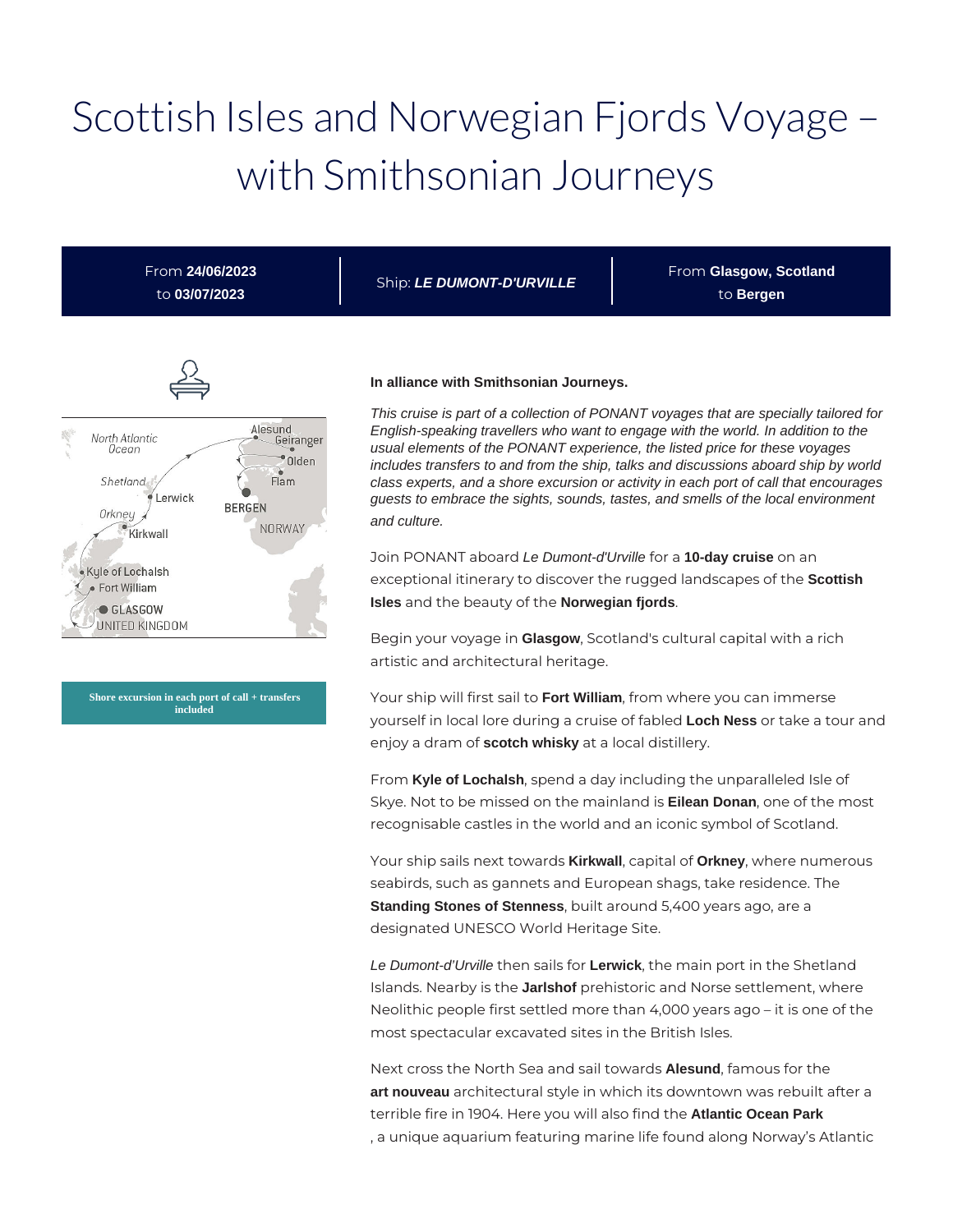coast.

Traverse the UNESCO World Heritage-listed **Geirangerfjord** to **Geiranger** and explore the fjord region overland – including a stop at the **Jostedal Glacier National Park Centre** – before rejoining your ship in **Hellesylt** . Alternatively, venture into the mountains to sample **goatmilk cheeses and caramels** at a local farm.

Continue to **Olden**. From this small and charming village, located a few miles from Jostedalsbreen National Park, home to one of the last ice caps in Europe, admire the magnificent **Briksdal Glacier**.

End your voyage in **Flåm** where you will board the **Flåm Railway** to take a beautiful train journey high into the mountains of western Norway. Stunning rivers, waterfalls and cultural landscapes will be found around every bend.

You will disembark in **Bergen**, famous for its Hanseatic wharf, Bryggen, a UNESCO World Heritage site that still carries traces of the rich historic past of the city founded by the Vikings.



The information in this document is valid as of 06/07/2022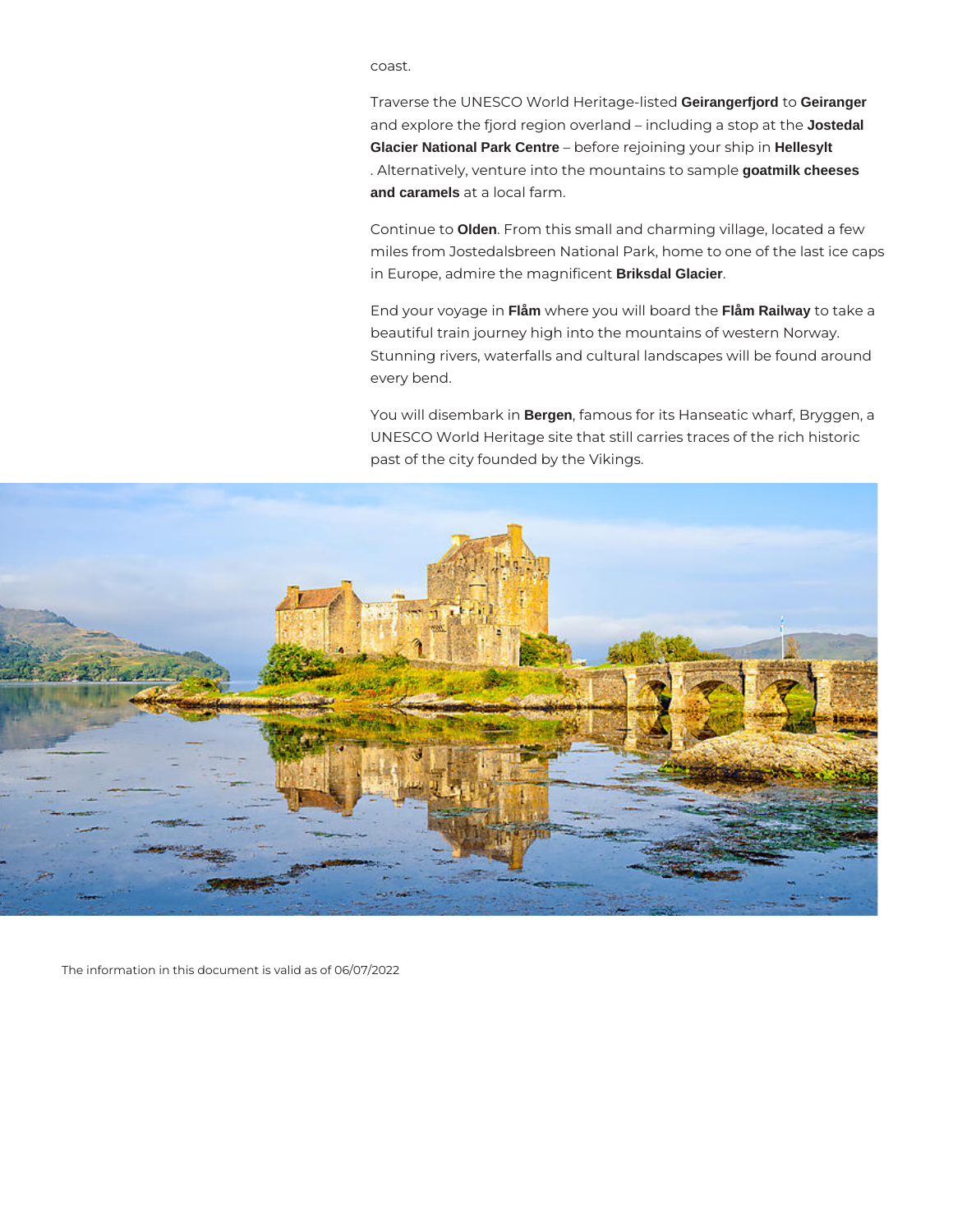## Scottish Isles and Norwegian Fjords Voyage – with Smithsonian Journeys **YOUR STOPOVERS :**

## **GLASGOW, SCOTLAND**

Embarkation 24/06/2023 from 15:30 to 16:30 Departure 24/06/2023 at 17:30

In the heart of the **Clyde Valley**, the bustling city of **Glasgow** contrasts starkly with the wild beauty of the surrounding countryside. Scotland's biggest city overflows with landmarks from its extensive artistic heritage and outstanding architectural tradition. The city's chequerboard layout makes walking through the major pedestrian thoroughfares easy: go with the flow and let the lively street atmosphere take you past the many Victorian monuments. Don't miss the collections on display in the numerous museums and art galleries. The Kelvingrove Art Gallery and Museum is an outstanding example.

## **FORT WILLIAM**

Arrival 25/06/2023 mid morning Departure 25/06/2023 evening

A port town on the eastern shore of Loch Linnhe, **Fort William** is sometimes described as the "Outdoor Capital of the UK." Because it sits at the base of **Ben Nevis**, the highest peak in the British Isles, and is in close proximity to the dramatic landscape of **Glencoe**, it is a popular destination for hikers and rock climbers. For those looking for a less adventurous experience, the nearby **Ben Nevis Distillery** offers tours and tastings, and **Old Fort** and **Old Inverlochy Castle** are interesting historical sites.

## **KYLE OF LOCHALSH, SCOTLAND**

Arrival 26/06/2023 early morning Departure 26/06/2023 mid afternoon

Kyle of Lochalsh ("Straits of the Alsh Inlet") is a small port town at the foot of the bridge connecting the mainland to the **Isle of Skye**. It is set amidst extraordinary natural beauty and serves as a gateway to the Scottish Highlands and to several castles that preserve the history and traditions of the clans who once ruled here. **Eilean Donan Castle,** on a tiny island overlooking the confluence of three lochs, is one of the most picturesque and most-filmed castles in Scotland **. Armadale Castle and Gardens**, historic residence of Clan Donald, is also within easy reach of the town.

## **SAILING ALONG SKYE BRIDGE**

Arrival 26/06/2023 late afternoon Departure 26/06/2023 late afternoon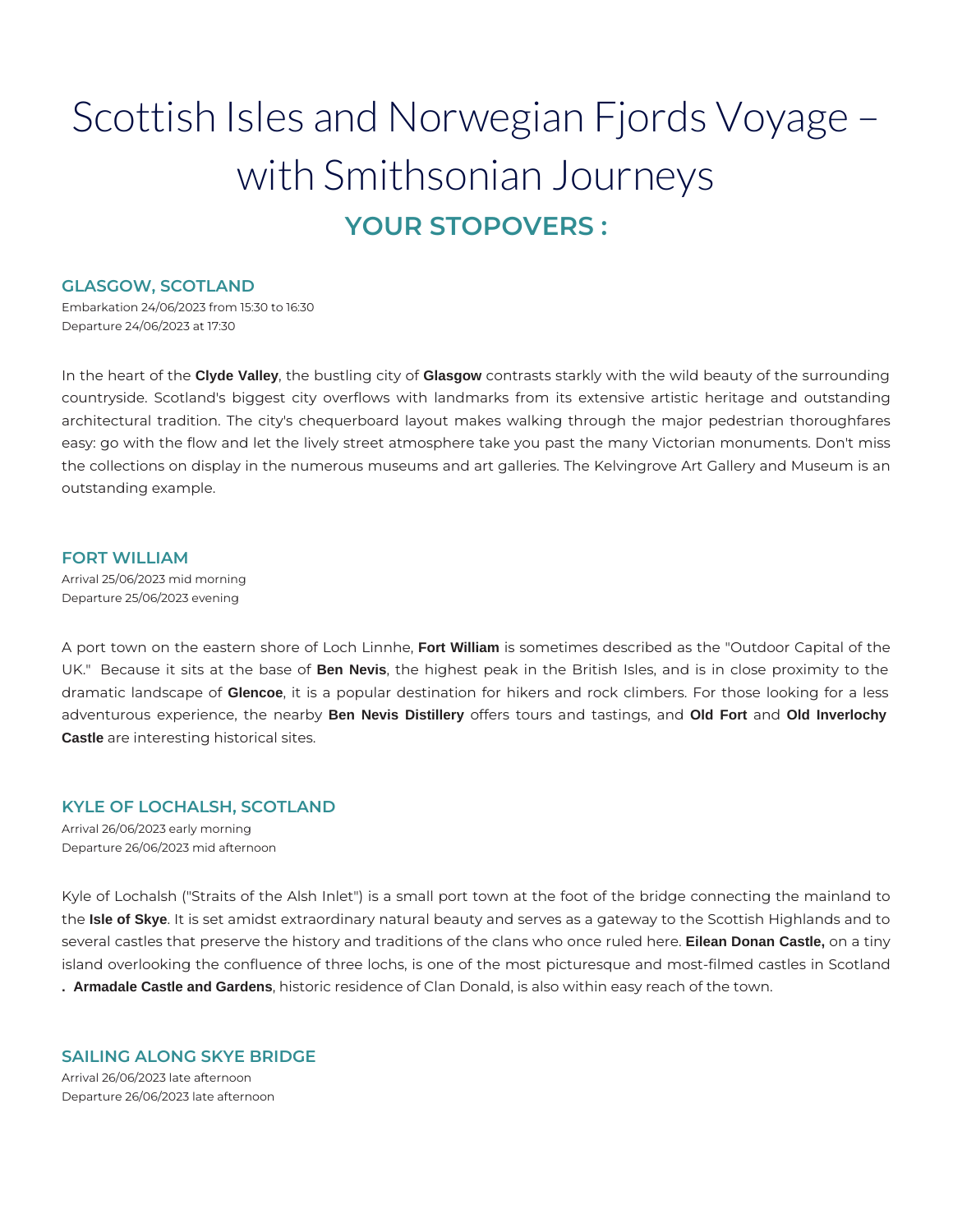**The Isle of Skye** is the largest in the**Inner Hebrides** archipelago. Nicknamed **the island of the mist**, its romantic and magical landscapes have inspired the greatest authors and filmmakers, such as the poet Walter Scott or Virginia Woolf. The almost deserted interior of the island and its coast are a concentration of the most emblematic **beauty of the Scottish Highlands**: rocky outcrops, basalt columns, hills and wide vales covered in peat bog and heather, lakes, waterfalls, fine sandy coves and cliffs. You may be lucky enough to see a**sea eagle** perched on their summits, watching the waves beneath which otters, sea lions, seals, dolphins and whales may be hiding.

#### **KIRKWALL, SCOTLAND**

Arrival 27/06/2023 midday Departure 27/06/2023 early evening

Capital of the **Orkney archipelago, Kirkwall,** which means "church bay", is an ideal stopover before continuing on to the **Northern Isles.** Sheltered in a wide bay, the lively town welcomes the visitor with its charming paved alleyways edged by old houses and craft shops. **Tankerness House,** the oldest homestead in the town, is a must-see landmark. But the true architectural treasure of the aptly named Kirkwall is none other than its remarkable red and gold stone cathedral. And because whisky is inseparable from Scotland's identity, stop at the Highland Park Distillery for a highly instructive visit.

#### **LERWICK, SHETLAND ISLANDS**

Arrival 28/06/2023 early morning Departure 28/06/2023 early afternoon

The small and charming **capital of the Shetland Islands**, with its sea front of old houses and narrow streets, offering travellers its old districts and a warm port atmosphere. **Geopark Shetland**, a **UNESCO World Heritage Site**, is located to the north. Incredibly well-preserved archaeological sites and ruins prove that the islands' occupation dates back to the first Neolithic colonies. **The Shetland Museum** and Archives recounts the Shetlands' history of heritage and culture: Lerwick's abundant waters were even fished by the Dutch in the past.

#### **ALESUND**

Arrival 29/06/2023 midday Departure 29/06/2023 evening

Surrounded by a multitude of islands, fjords and majestic mountains, the town of **Ålesund** surprises many visitors. In fact, it is internationally renowned for its **Art nouveau architecture**. After the terrible fire of 1904 which reduced a large part of the town to ashes, Norwegian architects inspired by the Art nouveau style contributed to its reconstruction, with a very picturesque result. Not far from Ålesund, you will also discover **Giske**, the native island of Rollon, the great Viking leader who commanded the Norse expeditions to Normandy, or the beautiful island of Godoy and the village of Alnes, which offers a grandiose panorama over the Atlantic Ocean and the surrounding islands.

#### **GEIRANGER**

Arrival 30/06/2023 early morning Departure 30/06/2023 midday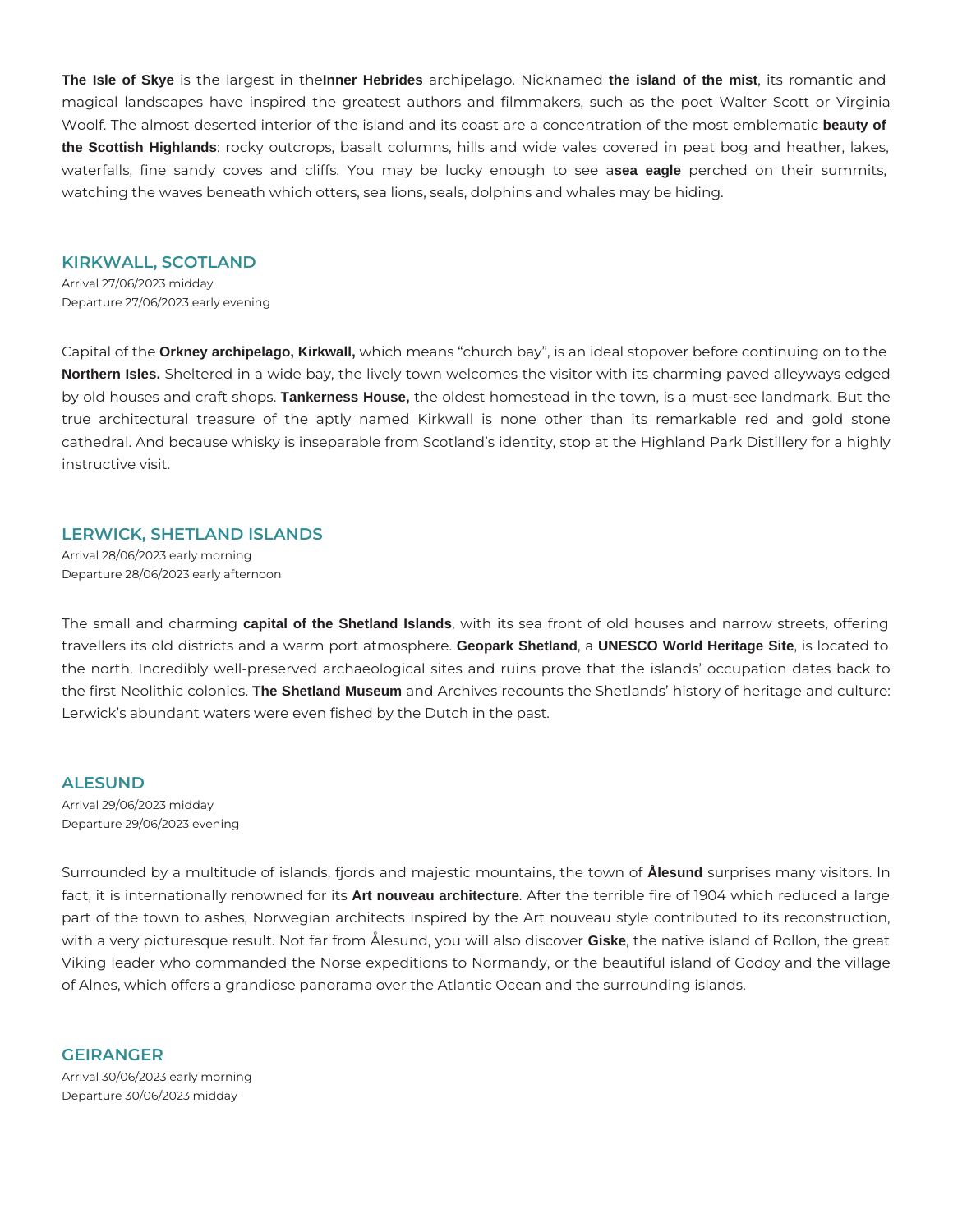A must-see stopover in Norway, located halfway between Bergen and Trondheim, **Geiranger** offers the stunning beauty of a natural decor, listed as a UNESCO World Heritage site. The splendour of the sheer cliffs, dark rock and crystalline water are the stars of the show here. The sides of the fjord offer many possibilities for hiking: the **Eagle's Road** takes you up to a steep stretch offering a gorgeous panoramic view. A visit to **Geiranger** village will immerse you in the rhythm of life in the little local community.

## **HELLESYLT**

Arrival 30/06/2023 early afternoon Departure 30/06/2023 mid afternoon

**Hellesylt** is a small village located 20 kilometres from the Geiranger site. Here, you'll get a taste of a traditional Norwegian village. Colourful houses, wooden walkways, rustic stalls where you can have a refreshment before heading off to discover more of the local colour. The surroundings are **simply magnificent** with cliffs, mountains and lakes with peaceful waters. The village is crossed by a river whose charming cascade tumbles into the fjord waters.

## **OLDEN**

Arrival 01/07/2023 early morning Departure 01/07/2023 early afternoon

With its two wooden churches, one red and the other white, plus its breathtaking view of the mouth of the river Oldeelva, **Olden** looks just like a picture post card. Located a few kilometres from the Jostedalsbreen park, home to one of the last **glacier polar icecaps**, this little village is a definite must for exploring the blue languages of the **Briksdal** or Kjennalen **glaciers**. Make sure you find some time to visit the Norwegian Glacier Museum. Absolutely amazing. Another gem is lake Lovatn and its turquoise waters inviting you to quiet contemplation.

## **FLAM**

Arrival 02/07/2023 early morning Departure 02/07/2023 early evening

Nestled in the heart of the fjord country, less than 200 kilometres from Bergen, the picturesque village of **Flåm** – pronounced Flôm – offers you an experience of **authentic Norway.** You can mosey around the brightly coloured streets and admire the majestic contours of the surrounding mountains. The town is also the departure point for the mythical train route **Flamsbana,** 20 kilometres long, whose journey offers a superb view of the scenery, as sublime as it is pristine. This attraction makes Flåm one of the country's main tourist destinations.

## **BERGEN**

Arrival 03/07/2023 early morning Disembarkation 03/07/2023 at 08:00

Located at the end of **Byfjord**, **Bergen** was the capital of Norway in the 12th and 13th Centuries and has preserved some very beautiful monuments from the time when it was home to royalty. Wandering through Bergen's streets means going back in time, in search of the hidden treasures that have been listed as **World Heritage Sites by UNESCO**. A veritable openair museum, Bergen is home to a thriving artistic community of painters, potters, jewellers. The Bergen cable car offers you a splendid panorama over the port and the surrounding fjords. Do not miss the visit to